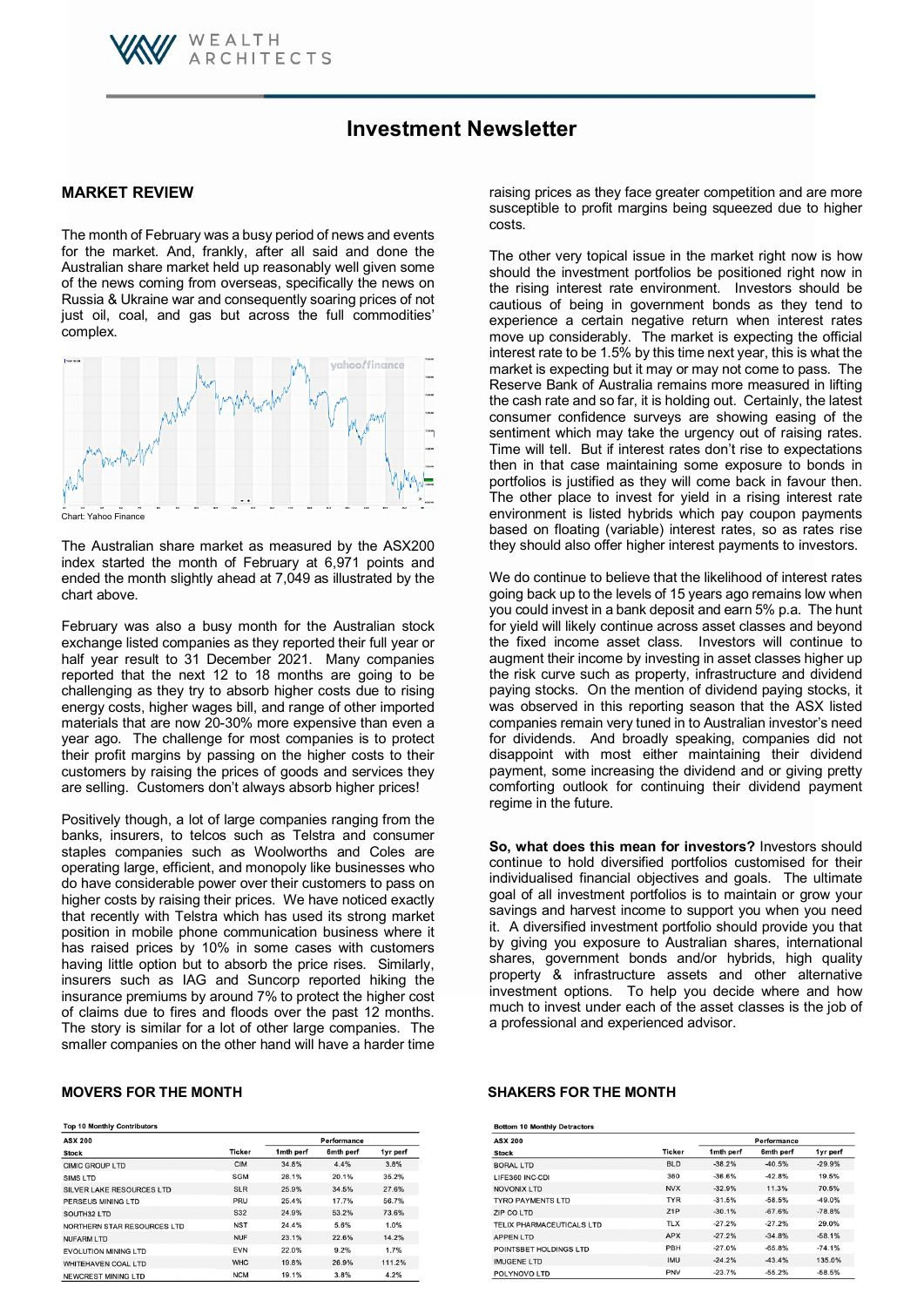# **GLOBAL MARKETS OVERVIEW**

|                                    |              | <b>Month End</b> | Price Performance (% Chg) |           |           |           |
|------------------------------------|--------------|------------------|---------------------------|-----------|-----------|-----------|
|                                    | <b>Units</b> | Value            | 1-day                     | $1 - mth$ | 6-mths    | 1-year    |
| <b>Developed Markets Equities</b>  |              |                  |                           |           |           |           |
| <b>ASX 200</b>                     | <b>AUD</b>   | 7,049            | 0.73%                     | 1.11%     | $-6.45%$  | 5.63%     |
| <b>ASX 200 Futures</b>             | <b>AUD</b>   | 7,023            | 1.02%                     | 2.26%     | $-4.84%$  | 8.97%     |
| Dow Jones                          | <b>USD</b>   | 33,893           | $-0.49%$                  | $-3.53%$  | $-4.15%$  | 9.57%     |
| <b>S&amp;P 500</b>                 | <b>USD</b>   | 4,374            | $-0.24%$                  | $-3.14%$  | $-3.29%$  | 14.77%    |
| Stoxx Europe 600                   | <b>EUR</b>   | 453              | $-0.09%$                  | $-3.36%$  | $-3.77%$  | 11.88%    |
| <b>FTSE 100 (UK)</b>               | <b>GBP</b>   | 7,458            | $-0.42%$                  | $-0.08%$  | 4.76%     | 15.04%    |
| DAX (Germany)                      | <b>EUR</b>   | 14,461           | $-0.73%$                  | $-6.53%$  | $-8.68%$  | 4.89%     |
| CAC (France)                       | <b>EUR</b>   | 6,659            | $-1.39%$                  | -4.86%    | $-0.32%$  | 16.76%    |
| Nikkei 225                         | JPY          | 26,527           | 0.19%                     | $-1.76%$  | $-5.56%$  | $-8.42%$  |
| <b>Emerging Markets Equities</b>   |              |                  |                           |           |           |           |
| <b>MSCI Emerging Markets</b>       | <b>USD</b>   | 1,171            | $-0.06%$                  | $-3.06%$  | $-10.50%$ | $-12.54%$ |
| Shanghai Composite                 | CNY          | 3,462            | 0.32%                     | 3.00%     | $-2.30%$  | $-1.33%$  |
| South Korea                        | <b>KRW</b>   | 2,699            | 0.84%                     | 1.35%     | $-15.63%$ | $-10.41%$ |
|                                    | <b>TWD</b>   | 17,652           | 0.00%                     | $-0.13%$  | 0.93%     | 10.65%    |
| Taiwan                             |              | 113,142          | 0.00%                     | 0.89%     | $-4.75%$  | 2.82%     |
| Brazil                             | <b>BRL</b>   | 69.624           | 2.81%                     | 2.66%     | 14.06%    | 14.60%    |
| South Africa                       | ZAR          |                  |                           |           |           |           |
|                                    |              |                  |                           |           |           |           |
| <b>Foreign Exchange</b>            |              |                  |                           |           |           |           |
| <b>AUDUSD</b>                      | Currency     | 0.7263           | 0.51%                     | 2.77%     | $-0.72%$  | $-5.75%$  |
| <b>AUDGBP</b>                      | Currency     | 0.5412           | 0.38%                     | 2.97%     | 1.76%     | $-2.17%$  |
| <b>AUDEUR</b>                      | Currency     | 0.6473           | 0.87%                     | 2.91%     | 4.49%     | 1.41%     |
| <b>AUDCNY</b>                      | Currency     | 4.57             | 0.07%                     | 1.64%     | $-3.17%$  | $-8.93%$  |
|                                    |              |                  |                           |           |           |           |
| <b>Commodities</b>                 |              |                  |                           |           |           |           |
| LME ALUMINUM 3MO (\$)              | USD/mt       | 3,369            | 0.33%                     | 11.50%    | 23.93%    | 56.35%    |
| LME COPPER 3MO (\$)                | USD/mt       | 9,884            | 0.11%                     | 3.97%     | 3.82%     | 8.89%     |
| <b>LME NICKEL</b><br>3MO (\$)      | USD/mt       | 24,282           | $-0.32%$                  | 8.75%     | 24.22%    | 30.71%    |
| <b>SILVER FUTURE</b><br>May22      | USD/oz       | 24.37            | 1.45%                     | 8.62%     | 1.11%     | $-8.41%$  |
| ICE Newc Coal Fut Apr22            | USD/mt       | 251.50           | 13.83%                    | 38.22%    | 88.67%    | 208.59%   |
| 62% Import Fine Ore in USD         | USD/t        | 122.92           | 0.00%                     | $-7.23%$  | $-19.73%$ | $-25.67%$ |
| Gold Spot \$/Oz                    | USD/oz       | 1.909            | 1.04%                     | 6.22%     | 5.26%     | 10.09%    |
| <b>WTI Oil</b>                     | USD/bbl      | 95.72            | 4.51%                     | 10.67%    | 44.11%    | 72.28%    |
| Henry Hub                          | USD/mmBtu    | 4.30             | $-5.53%$                  | $-22.33%$ | $-0.81%$  | 63.14%    |
| Com                                | USD/Bu       | 697.50           | 5.76%                     | 11.42%    | 30.62%    | 25.56%    |
| Wheat                              | USD/Bu       | 928.00           | 10.08%                    | 21.90%    | 31.31%    | 41.68%    |
|                                    |              |                  |                           |           |           |           |
| <b>Fixed Interest</b>              |              |                  |                           |           |           |           |
| 10-Yr Bond Yield                   |              |                  |                           |           |           |           |
| Australia                          | <b>AUD</b>   | 2.14%            | $-0.10%$                  | $+0.24%$  | $+0.98%$  | $+0.22%$  |
| <b>US</b>                          | <b>USD</b>   | 1.83%            | $-0.14%$                  | $+0.05%$  | $+0.52%$  | $+0.42%$  |
| Germany                            | <b>EUR</b>   | 0.14%            | $-0.10%$                  | $+0.12%$  | $+0.52%$  | $+0.40%$  |
| Japan                              | JPY          | 0.19%            | $-0.02%$                  | $+0.01%$  | $+0.17%$  | $+0.03%$  |
| Italy                              | <b>EUR</b>   | 1.71%            | $-0.13%$                  | $+0.41%$  | $+1.00%$  | $+0.95%$  |
|                                    |              |                  |                           |           |           |           |
| <b>Australian Rates</b>            |              |                  |                           |           |           |           |
| Cash Rate                          | <b>AUD</b>   | 0.10%            | $+0.00%$                  | $+0.00%$  | $+0.00%$  | $+0.00%$  |
| 90-Day BBSW                        | <b>AUD</b>   | 0.08%            | $-0.00%$                  | $+0.00%$  | $+0.06%$  | $+0.05%$  |
| 180-Day BBSW                       | <b>AUD</b>   | 0.26%            | $-0.01%$                  | $+0.01%$  | $+0.23%$  | $+0.24%$  |
| <b>CBOE Options</b>                |              |                  |                           |           |           |           |
| <b>CBOE VIX (Volatility Index)</b> | Index        | 30.15            | 9.28%                     | 21.43%    | 82.95%    | 7.87%     |
| ato as of 28 February 2022         |              |                  |                           |           |           |           |

ta as of 28 February 2022

# **ECONOMIC NEWS**

**Reserve Bank of Australia's (RBA) decided to** keep its cash rate at the record low of 0.1%, while highlighting Ukraine war poses upward risk to inflation. The bank did upgrade its expectation of inflation to reach 3% p.a. in the months ahead for the first time since 2010, before settling around 2.75% through to mid-2024. The unemployment rate is expected to continue falling to around 3.75% by the end of 2023. The RBA is expecting the wage pressure to build up only gradually with wage price index expected to advance to 2.75% p.a. in 2022, then edge up to 3% p.a. over 2023.

**Over in the U.S., its central bank's (Federal Reserve)** chairman Jerome Powell said the U.S. economy is expanding with enough force to withstand rate hikes, noting he's inclined to back a 0.25% rate hike in March and is open to "series of rate increases" in 2022. This is despite research by the same bank showing maximum employment in the U.S. will remain out of reach for now. Th two key U.S. labour-market metrics, the labour-force participation rate and the employment-topopulation ratio, may take until 2024 to recover to their prepandemic growth trend. Aging population is gradually taking people out of employment participation and thus keeping both survey series well below trend.

US manufacturing and business activity advanced in February and consumer sentiment improved but held at a decade-low as inflation concerns remained elevated. Consumers are now expecting an inflation rate of 5% p.a. over the next year, up from last month's reading of 4.9% p.a., the highest since 2008.

**While in South East Asia** manufacturing activity advanced in February, with manufacturing PMI of China, Vietnam and Malaysia improving from prior month. Thailand's index rose to a record, and Philippines rebounding to highest in three years.

**In Australia**, the private sector output and demand expanded to an eight-month high in February as a receding coronavirus wave helped lift demand. However, inflation rose +3.5% p.a. as reported in February, the largest yearly increase since April 2011. Inflation here is being driven by rising prices in private motoring and new dwellings, which increased +2.2% p.a. and +1.1% p.a., respectively.

**In Europe,** the European Central Bank (ECB) kept deposit rate unchanged at -0.5% p.a. However, the European Union (EU) downgraded euro-area economic (GDP) growth forecast for 2022 by -0.3% p.a. to +4% p.a. and upgraded 2023 forecast by +0.3% to 2.7% p.a. It is predicted that all EU member-states will have reached pre-pandemic levels of GDP by the end of 2022, while upgrading Consumer Price Index (CPI) forecast for 2022 by 1.3% p.a. to 3.5% p.a. and then expecting it to slow down in 2023 to 1.3%, below ECB's 2% target.

**United Kingdom's** Central Bank (BOE) raised its key interest rate by +0.25% to 0.5% p.a. and signalled it would start selling down its previously purchased stash of bond holdings in an effort to push up the bond rates and slow down inflation. Inflation in the U.K. is growing at the fastest pace seen in three decades, predicting inflation will peak at 7.25% p.a. in April vs prior forecast of 6% p.a., more than triple the BOE's 2% p.a. target. The Chancellor of the Exchequer Rishi Sunak also announcing a GBP 9bn program to help consumers shoulder rising energy bills. The U.K. economy expanded at the fastest pace (+7.5%) since World War II in 2021 after suffering a milder hit than expected in December, making Britain the fastest-growing advanced economy in 2021.

**Over in India,** its central bank (RBI), in a surprise move, stuck to its dovish tone (i.e. not raising interest rates) to ensure economic recovery remains well supported. The RBI is predicting economic (GDP) growth to slow to 7.8% p.a. in 2022 and lowered the inflation outlook to 4.5% p.a. over 2023 from 5.3% p.a. this year.

## **In political news:**

Geopolitical tensions flared up after Russia started invading Ukraine and set his nuclear arsenal on a "special regime of high alert combat duty", leading to U.S. and allies announcing a new tranche of sanctions on Russia, including targeting Russia's sale of sovereign debt abroad, an asset freeze on major banks and cutting off various Russian banks from the critical SWIFT financial messaging system.